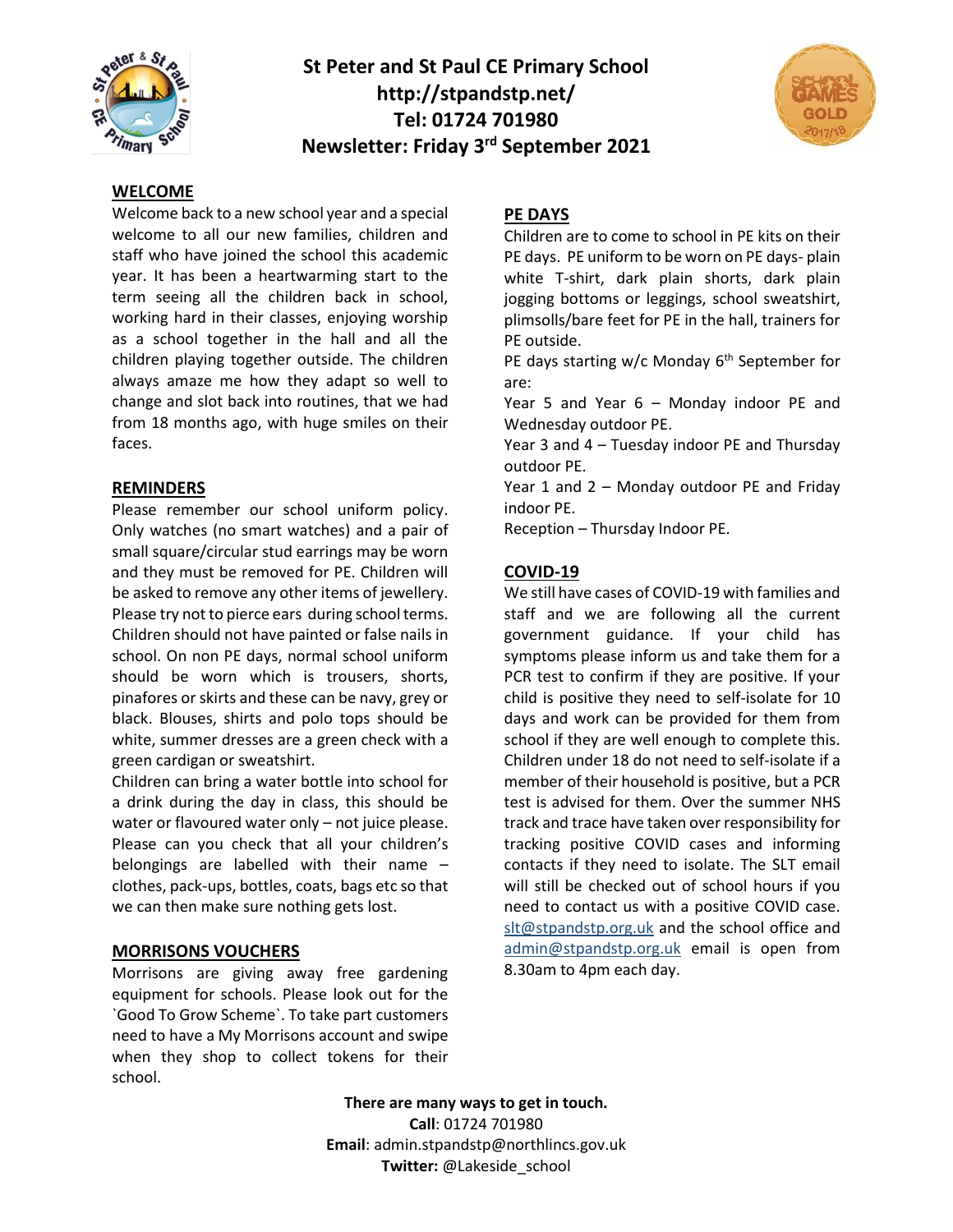

# **St Peter and St Paul CE Primary School http://stpandstp.net/ Tel: 01724 701980 Newsletter: Friday 3rd September 2021**



# **DATES FOR YOUR DIARY**

| <b>Date and Time</b>                                             |
|------------------------------------------------------------------|
| Monday 6th September                                             |
| Tuesday 14 <sup>th</sup> September 2.45pm                        |
| Wednesday 15 <sup>th</sup> September 2.45pm                      |
| Thursday 16 <sup>th</sup> September 2.45pm                       |
| Thursday 16 <sup>th</sup> September                              |
| Monday 20 <sup>th</sup> September                                |
| Thursday 23rd September                                          |
| Monday 27 <sup>th &amp;</sup> Tuesday 28 <sup>th</sup> September |
| Thursday 30 <sup>th</sup> & Friday 1 <sup>st</sup> October       |
| Monday 4 <sup>th</sup> & Tuesday 5 <sup>th</sup> October         |
| Wednesday 6 <sup>th</sup> October                                |
| Thursday 14 <sup>th</sup> October 5.30pm                         |
| Wednesday 20 <sup>th</sup> October                               |
| Thursday 21 <sup>st</sup> October 2pm                            |
| Friday 22nd October                                              |
| Monday 1 <sup>st</sup> November                                  |
| Thursday 16 <sup>th</sup> December                               |
| Wednesday 5 <sup>th</sup> January                                |

| Event                                         |
|-----------------------------------------------|
| Individual music lessons start                |
| Parent curriculum information session Y1 & Y2 |
| Parent curriculum information session Y3 & Y4 |
| Parent curriculum information session Y5 & Y6 |
| Year 6 Top up swimming starts                 |
| Clubs start this week - see ParentPay         |
| School photograph day                         |
| Y6 Bikeability group 1                        |
| Y6 Bikeability group 2                        |
| Y6 Bikeability group 3                        |
| Year 3 - 6 Quidditch event                    |
| Big Talk Parents meeting in the hall          |
| Big Talk sessions in school for all children  |
| Harvest                                       |
| School closes for half term                   |
| School re-opens                               |
| School closes for Christmas                   |
| School opens for Spring term                  |

# **ATTENDANCE**

We are committed to providing high quality education for all our children. In order for a child to reach their full potential, we expect a high level of school attendance. Holidays in term time are unauthorised, unless in exceptional circumstances and referred to the Education Inclusion Service, who may issue a Penalty Notice.

# **FREE SCHOOL MEALS**

Free school meals are offered to children of families who receive one of the following: Universal Credit with an annual net earned income of no more than £7,400, Income Support, Income-based Job Seekers Allowance, Income-related Employment and Support Allowance, Support under Part 6 of the Immigration and Asylum Act 1999, The guarantee element of Pension Credit, Working Tax Credit run-on (paid for the four weeks after you stop qualifying for Working Tax Credit), Child Tax Credit (with no Working Tax Credit) with an annual income of no more than £16,190. To apply follow the link below:

**There are many ways to get in touch. Call**: 01724 701980 **Email**: admin.stpandstp@northlincs.gov.uk **Twitter:** @Lakeside\_school